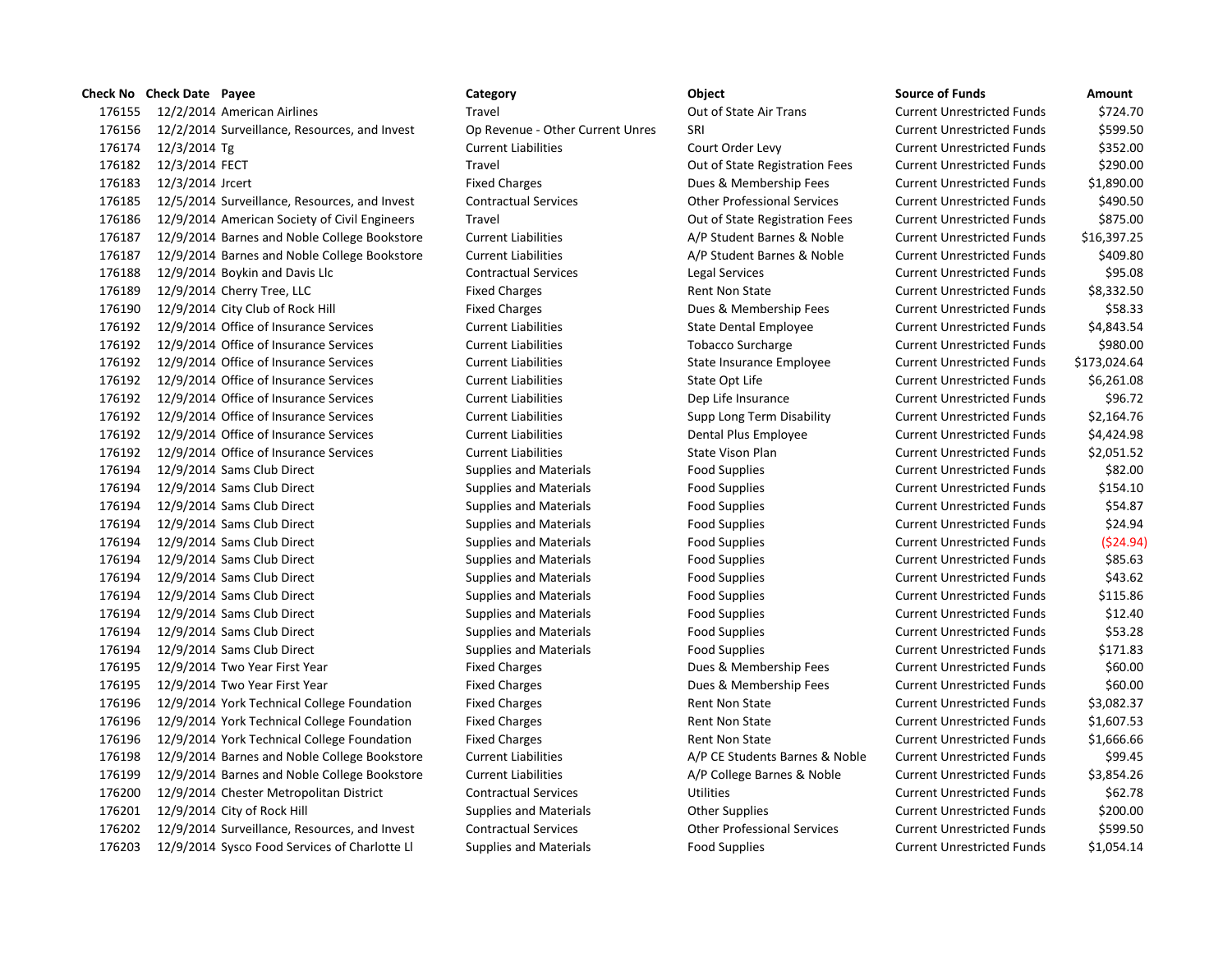12/9/2014 Sysco Food Services of Charlotte Ll Supplies and Materials Food Supplies Current Unrestricted Funds \$79.04 12/9/2014 Sysco Food Services of Charlotte Ll Supplies and Materials Food Supplies Current Unrestricted Funds \$1,271.68 12/9/2014 Sysco Food Services of Charlotte Ll Supplies and Materials Food Supplies Current Unrestricted Funds \$1,747.01 12/9/2014 Sysco Food Services of Charlotte Ll Supplies and Materials Food Supplies Current Unrestricted Funds \$1,103.85 176204 12/9/2014 Assoc on Higher Educ and Disabiltiy Fixed Charges Dues & Membership Fees Current Unrestricted Funds \$395.00 176206 12/10/2014 U.S. Postal Service Supplies and Materials Postage Postage Current Unrestricted Funds \$200.00 12/10/2014 Act Compass/Esl Course Placement Se Contractual Services Other Professional Services Current Unrestricted Funds \$61.70 12/10/2014 Adams Services Llc Contractual Services General Repair Current Unrestricted Funds \$519.37 12/10/2014 Advanced Door Systems Contractual Services General Repair Current Unrestricted Funds \$255.00 12/10/2014 Airgas Usa, Llc Contractual Services Other Professional Services Current Unrestricted Funds \$10.45 12/10/2014 Airgas Usa, Llc Supplies and Materials Education Supplies Current Unrestricted Funds \$87.07 176210 12/10/2014 Airgas Usa, Llc Supplies and Materials Education Supplies Current Unrestricted Funds \$3.48 12/10/2014 Airgas Usa, Llc Supplies and Materials Education Supplies Current Unrestricted Funds \$376.60 12/10/2014 Airgas Usa, Llc Supplies and Materials Education Supplies Current Unrestricted Funds \$291.78 12/10/2014 Airgas Usa, Llc Supplies and Materials Education Supplies Current Unrestricted Funds \$308.32 12/10/2014 Airgas Usa, Llc Supplies and Materials Education Supplies Current Unrestricted Funds \$17.43 176211 12/10/2014 Anderson Stamp and Engraving Supplies and Materials Current Unrestricted Funds 528.35 12/10/2014 Arcpoint Labs Contractual Services Other Professional Services Current Unrestricted Funds \$40.00 12/10/2014 Arcpoint Labs Contractual Services Other Professional Services Current Unrestricted Funds \$40.00 176213 12/10/2014 B & K Pro Audio and Lighting Supplies and Materials Photographic & Audio Vs. Sup. Current Unrestricted Funds \$185.56 12/10/2014 Joyce S. Baker Contractual Services Other Professional Services Current Unrestricted Funds \$150.00 12/10/2014 Burgess Sales & Supply Contractual Services General Repair Current Unrestricted Funds \$669.82 12/10/2014 Canon Solutions America Inc Supplies and Materials Photocopy Supplies Current Unrestricted Funds \$97.96 12/10/2014 Canon Solutions America Inc Supplies and Materials Photocopy Supplies Current Unrestricted Funds \$277.94 12/10/2014 Canon Solutions America Inc Fixed Charges Leased To Own Equip Current Unrestricted Funds \$1,451.20 176216 12/10/2014 Canon Solutions America Inc Fixed Charges Leased To Own Equip Current Unrestricted Funds \$58.97 12/10/2014 Canon Solutions America Inc Fixed Charges Leased To Own Equip Current Unrestricted Funds \$264.02 176216 12/10/2014 Canon Solutions America Inc Fixed Charges Leased To Own Equip Current Unrestricted Funds \$96.66 12/10/2014 Canon Solutions America Inc Fixed Charges Leased To Own Equip Current Unrestricted Funds \$58.41 12/10/2014 Canon Solutions America Inc Fixed Charges Leased To Own Equip Current Unrestricted Funds \$1,496.50 12/10/2014 Catering Affairs Supplies and Materials Food Supplies Current Unrestricted Funds \$3,316.57 176218 12/10/2014 Chef's Catering The Supplies and Materials Food Supplies Current Unrestricted Funds \$231.33 176218 12/10/2014 Chef's Catering The Supplies and Materials Food Supplies Current Unrestricted Funds \$368.25 176219 12/10/2014 City of Rock Hill Supplies and Materials Fuel Fuel Current Unrestricted Funds \$722.63 12/10/2014 City of Rock Hill Supplies and Materials Fuel Current Unrestricted Funds \$1,494.48 176219 12/10/2014 City of Rock Hill Supplies and Materials Fuel Fuel Current Unrestricted Funds \$41.93 176220 12/10/2014 Dade Paper and Bag Co Supplies and Materials Janitorial Supplies Current Unrestricted Funds \$384.90 176220 12/10/2014 Dade Paper and Bag Co Supplies and Materials Janitorial Supplies Current Unrestricted Funds \$309.77 12/10/2014 Dade Paper and Bag Co Supplies and Materials Janitorial Supplies Current Unrestricted Funds \$1,559.44 12/10/2014 Dade Paper and Bag Co Supplies and Materials Janitorial Supplies Current Unrestricted Funds \$1,776.20 12/10/2014 Ellucian Inc Contractual Services Other Professional Services Current Unrestricted Funds \$1,260.00 12/10/2014 Ellucian Inc Contractual Services Other Professional Services Current Unrestricted Funds \$4,620.00

**Check No Check Date Payee Category Object Source of Funds Amount**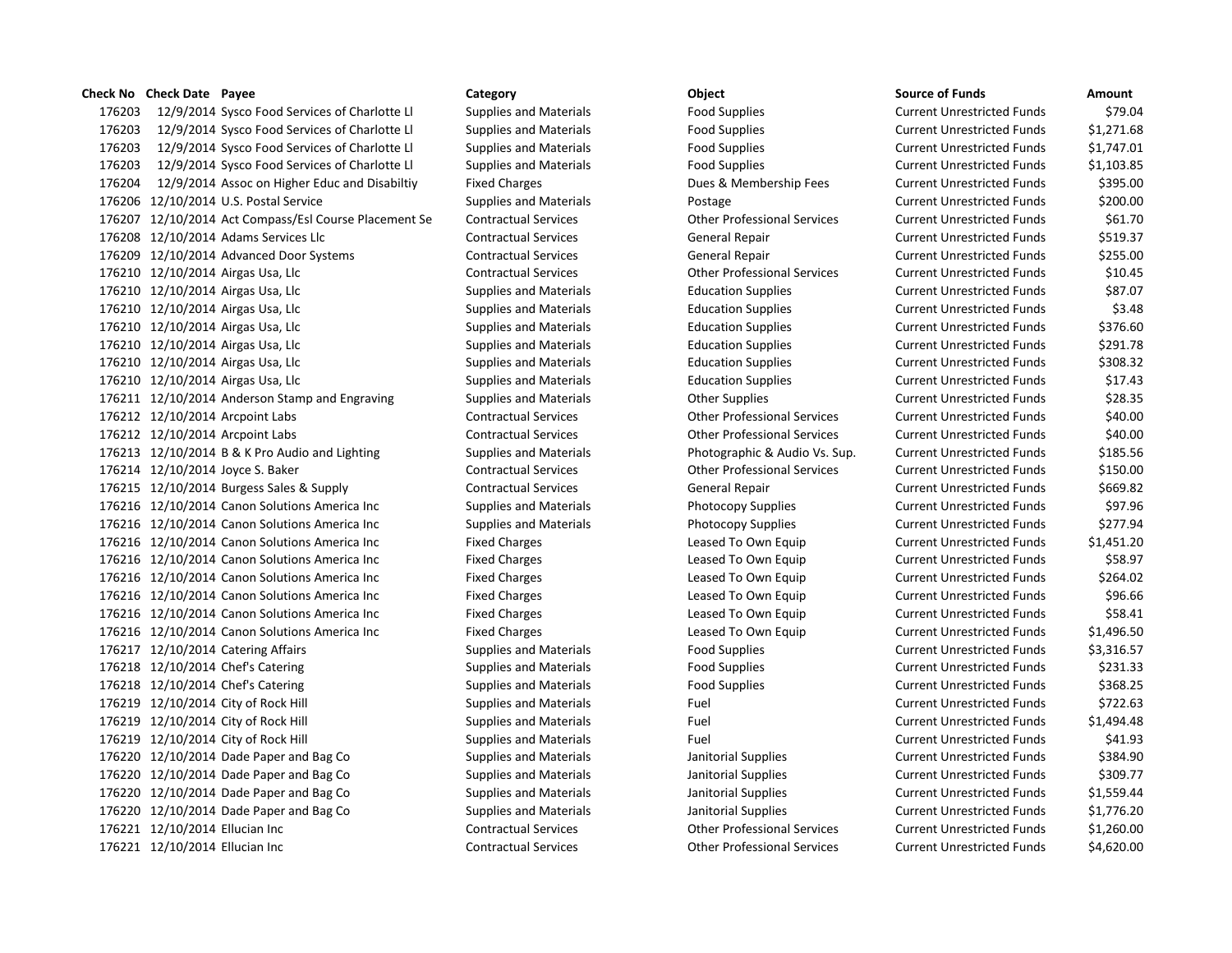## **Check No Check Date Payee Category Category Category Object**

176222 12/10/2014 ESP Associates PA **Permanent Improvements** Fees, Arch, Eng & Other 176222 12/10/2014 ESP Associates PA **Permanent Improvements** Fees, Arch, Eng & Other 176222 12/10/2014 ESP Associates PA **Permanent Improvements** Fees, Arch, Eng & Other 176223 12/10/2014 First Sun Eap Contractual Services Education & Training Serv 176224 12/10/2014 Fort Mill B B Q Comp. Supplies and Materials Food Supplies Current Pool Supplies Food Supplies Food Supplies  $\overline{a}$ 176224 12/10/2014 Fort Mill B B Q Comp. Supplies and Materials Food Supplies Current Current Current Current Cu 176225 12/10/2014 Fortune Academy Inc Contractual Services Other Professional Services 176225 12/10/2014 Fortune Academy Inc Contractual Services Other Professional Services 176225 12/10/2014 Fortune Academy Inc Contractual Services Current Current Current Current Current Other Professional Services 176226 12/10/2014 Keck and Wood, Inc **Permanent Improvements** Fees, Arch, Eng & Other 176227 12/10/2014 Kone Inc. 6082 Contractual Services Other Contractual Services 176228 12/10/2014 Love Security Services Inc Contractual Services Contractual Services Current Unrestricted Funds \$432.000 Current Unrestricted Funds \$432.000 Current Unrestricted Funds \$432.000 Current Unrestricted Funds 176228 12/10/2014 Love Security Services Inc Contractual Services Current Contractual Services Current Unrestricted Funds \$432.000 Current Unrestricted Funds \$432.000 Current Punchs \$432.000 Current Punchs \$432.000 Current 176228 12/10/2014 Love Security Services Inc Contractual Services Current Contractual Services Current Unrestricted Funds \$432.000 Current Unrestricted Funds \$432.000 Current Units \$432.000 Current Units \$432.000 Current U 176228 12/10/2014 Love Security Services Inc Contractual Services Contractual Services Current Unrestricted Funds \$432.000 Current Unrestricted Funds \$432.000 Current Unrestricted Funds \$432.000 Current Unrestricted Funds 176228 12/10/2014 Love Security Services Inc Contractual Services Current Current Current Unrestricted Funds \$ 176229 12/10/2014 Larry Lovett Contractual Services Contractual Services Current Current Unrestricted Funds \$1 176230 12/10/2014 Martin Microscope Company Supplies and Materials Education Supplies 176230 12/10/2014 Martin Microscope Company Supplies and Materials Education Supplies 176230 12/10/2014 Martin Microscope Company Contractual Services General Repair 176231 12/10/2014 Merus Refreshment Services Inc Supplies and Materials Food Supplies 176232 12/10/2014 Mid-Carolina Ahec, Inc. Contractual Services Other Professional Services 176232 12/10/2014 Mid-Carolina Ahec, Inc. Contractual Services Current Current Other Professional Services 176233 12/10/2014 Msdsonline Contractual Services Contractual Services Current Unrestricted Funds \$2,499.000 176234 12/10/2014 Neal's Grading and Land Clearing, I Permanent Improvements Cher Permanent Imp 176235 12/10/2014 Ontario Investments Inc. Fixed Charges Leased To Own Equip 176236 12/10/2014 Ontario Investments, Inc. Fixed Charges Leased To Own Equip 176237 12/10/2014 Palmetto Tire and Service Contractual Services General Repair 176238 12/10/2014 Porter Paints **Contractual Services** General Repair 176239 12/10/2014 Simplex Grinnell Lp Contractual Services Other Professional Services 176239 12/10/2014 Simplex Grinnell Lp **Permanent Improvements** Renov of Build & Add 176240 12/10/2014 Sourceone Healthcare Supplies and Materials Medical & Lab Supplies 176241 12/10/2014 St. Catherine University/D T P Supplies and Materials Education Supplies 176242 12/10/2014 Staffmark Contractual Services Contractual Services Current Unrestricted Funds & 1,218.600 176242 12/10/2014 Staffmark Contractual Services Other Contractual Services Current Unrestricted Funds \$1,218.600 176242 12/10/2014 Staffmark Contractual Services Contractual Services Current Unrestricted Funds & 1,218.600 176242 12/10/2014 Staffmark Contractual Services Contractual Services Current Unrestricted Funds & 257.800 10 176242 12/10/2014 Staffmark Contractual Services Other Professional Services 176243 12/10/2014 U Save Auto Rental Travel Travel Travel Travel 176243 12/10/2014 U Save Auto Rental Travel Travel Travel Current Current Travel 176243 12/10/2014 U Save Auto Rental Travel Travel Travel Travel 176243 12/10/2014 U Save Auto Rental Travel Travel Travel Travel

| <b>Source of Funds</b>            | Amount      |
|-----------------------------------|-------------|
| <b>Unexpended Plant</b>           | \$1,811.62  |
| <b>Unexpended Plant</b>           | \$80.00     |
| <b>Unexpended Plant</b>           | \$987.50    |
| <b>Current Unrestricted Funds</b> | \$5,655.00  |
| <b>Current Unrestricted Funds</b> | \$1,556.80  |
| <b>Current Unrestricted Funds</b> | \$2,448.28  |
| <b>Current Unrestricted Funds</b> | \$1,036.50  |
| <b>Current Unrestricted Funds</b> | \$1,243.80  |
| <b>Current Unrestricted Funds</b> | \$2,411.50  |
| Master Plan                       | \$1,998.50  |
| <b>Current Unrestricted Funds</b> | \$440.00    |
| <b>Current Unrestricted Funds</b> | \$432.00    |
| <b>Current Unrestricted Funds</b> | \$432.00    |
| <b>Current Unrestricted Funds</b> | \$432.00    |
| <b>Current Unrestricted Funds</b> | \$432.00    |
| <b>Current Unrestricted Funds</b> | \$545.40    |
| <b>Current Unrestricted Funds</b> | \$145.00    |
| <b>Current Unrestricted Funds</b> | \$200.00    |
| <b>Current Unrestricted Funds</b> | \$30.00     |
| <b>Current Unrestricted Funds</b> | \$834.00    |
| <b>Current Unrestricted Funds</b> | \$179.39    |
| <b>Current Unrestricted Funds</b> | \$60.00     |
| <b>Current Unrestricted Funds</b> | \$56.00     |
| <b>Current Unrestricted Funds</b> | \$2,499.00  |
| <b>County Projects</b>            | \$49,721.00 |
| <b>Current Unrestricted Funds</b> | \$386.44    |
| <b>Current Unrestricted Funds</b> | \$1,730.13  |
| <b>Current Unrestricted Funds</b> | \$105.15    |
| <b>Current Unrestricted Funds</b> | \$145.80    |
| <b>Unexpended Plant</b>           | \$9,141.14  |
| <b>Unexpended Plant</b>           | \$10,116.42 |
| <b>Current Unrestricted Funds</b> | \$90.22     |
| <b>Current Unrestricted Funds</b> | \$912.00    |
| <b>Current Unrestricted Funds</b> | \$1,218.60  |
| <b>Current Unrestricted Funds</b> | \$1,218.60  |
| <b>Current Unrestricted Funds</b> | \$1,218.60  |
| <b>Current Unrestricted Funds</b> | \$257.80    |
| <b>Current Unrestricted Funds</b> | \$257.80    |
| <b>Current Unrestricted Funds</b> | \$56.29     |
| <b>Current Unrestricted Funds</b> | \$109.95    |
| <b>Current Unrestricted Funds</b> | \$120.29    |
| <b>Current Unrestricted Funds</b> | \$56.23     |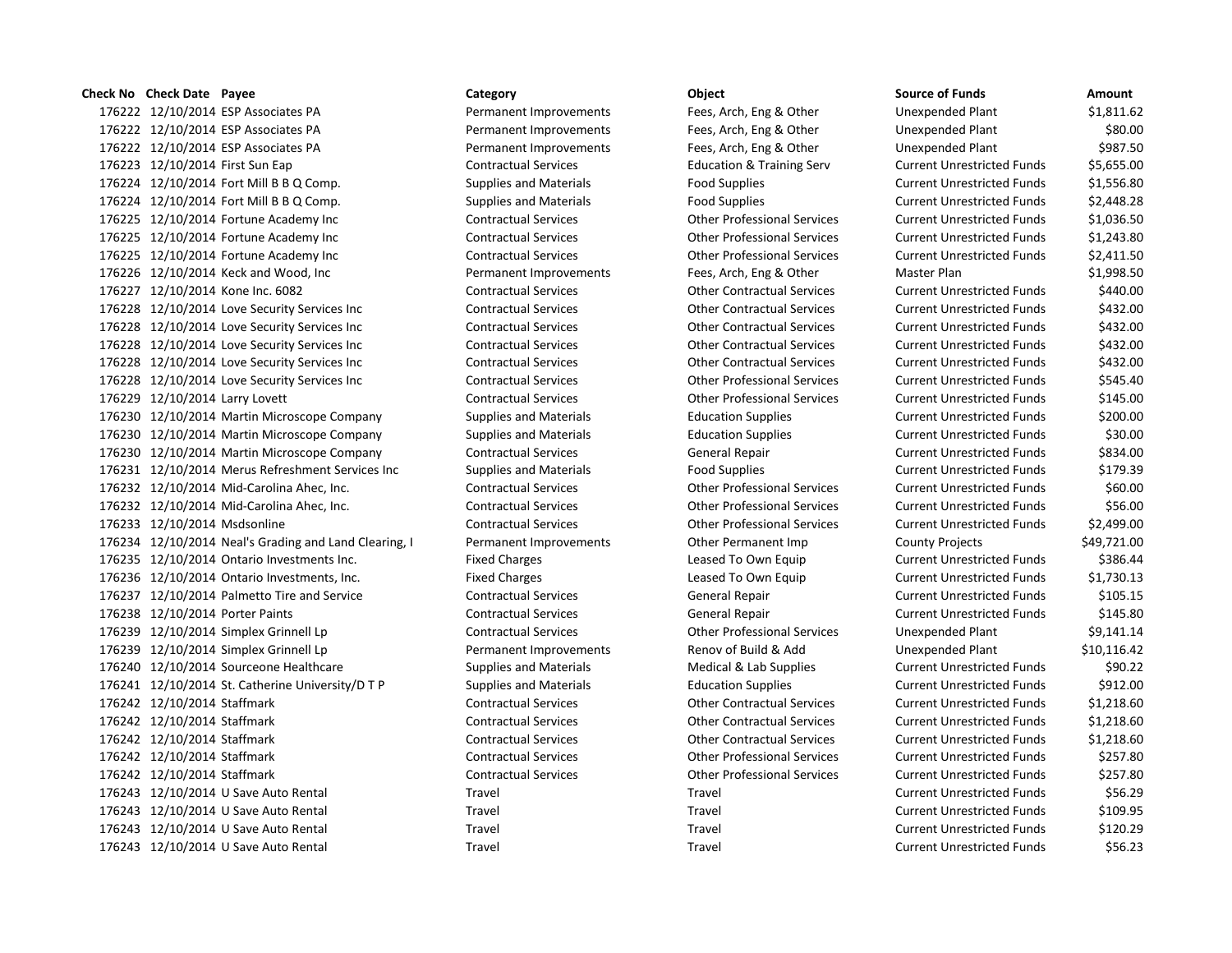12/10/2014 U Save Auto Rental Travel Travel Current Unrestricted Funds \$126.11 12/10/2014 U Save Auto Rental Travel Travel Current Unrestricted Funds \$40.10 12/10/2014 U Save Auto Rental Travel Travel Current Unrestricted Funds \$59.32 12/10/2014 U Save Auto Rental Travel Travel Current Unrestricted Funds \$44.53 12/10/2014 U Save Auto Rental Travel Travel Current Unrestricted Funds \$160.38 12/10/2014 West Group Equipment Library Books, Maps & Film Current Unrestricted Funds \$714.64 176245 12/10/2014 Wilson Nursery Supplies and Materials Maintenance Supplies Current Unrestricted Funds \$585.59 12/10/2014 World Design Marketing Contractual Services Advertising Current Unrestricted Funds \$8,000.00 176247 12/10/2014 Xerox Corporation **Fixed Charges** Exercise Leased To Own Equip Current Unrestricted Funds \$732.70 176247 12/10/2014 Xerox Corporation **Fixed Charges** Exercise Leased To Own Equip Current Unrestricted Funds \$785.32 12/10/2014 City of Rock Hill Contractual Services Other Professional Services Current Unrestricted Funds \$1,425.00 12/10/2014 City of Rock Hill Contractual Services Other Professional Services Current Unrestricted Funds \$798.00 12/10/2014 McAlister's Deli Supplies and Materials Food Supplies Current Unrestricted Funds \$156.42 12/16/2014 Carolinas AGC Foundation, Inc. Contractual Services Other Professional Services Current Unrestricted Funds \$500.00 12/16/2014 U S Postal Service Chester Supplies and Materials Postage Current Unrestricted Funds \$93.45 12/16/2014 Bouley Printing Co. Inc. Current Assets Prepaid Expenses Current Unrestricted Funds \$2,300.00 12/16/2014 Stephanie G. Duncan Contractual Services Education & Training Serv Current Unrestricted Funds \$314.08 176308 12/16/2014 U.S. Postal Service Supplies and Materials Postage Current Unrestricted Funds \$1,213.98 176309 12/16/2014 U.S. Postal Service Supplies and Materials Postage Postage Current Unrestricted Funds \$842.45 12/16/2014 Sherry R. Boyd Contractual Services Other Professional Services Current Unrestricted Funds \$60.00 12/17/2014 Norsan Broadcasting of Nc Llc Contractual Services Advertising Current Unrestricted Funds \$150.00 12/17/2014 Norsan Broadcasting of Nc Llc Contractual Services Advertising Current Unrestricted Funds \$225.00 12/17/2014 Adams Outdoor Advertising of Nc Contractual Services Advertising Current Unrestricted Funds \$4,300.00 12/17/2014 Adams Outdoor Advertising of Nc Contractual Services Advertising Current Unrestricted Funds \$1,500.00 12/17/2014 Adams Outdoor Advertising of Nc Contractual Services Advertising Current Unrestricted Funds \$900.00 176313 12/17/2014 Airgas Usa, Llc Supplies and Materials Education Supplies Current Unrestricted Funds \$3.37 176313 12/17/2014 Airgas Usa, Llc Supplies and Materials Education Supplies Current Unrestricted Funds \$282.37 176313 12/17/2014 Airgas Usa, Llc Supplies and Materials Education Supplies Current Unrestricted Funds \$163.31 12/17/2014 Airgas Usa, Llc Supplies and Materials Education Supplies Current Unrestricted Funds \$120.47 12/17/2014 Airgas Usa, Llc Supplies and Materials Education Supplies Current Unrestricted Funds \$370.76 12/17/2014 Airgas Usa, Llc Supplies and Materials Education Supplies Current Unrestricted Funds \$84.26 12/17/2014 Airgas Usa, Llc Contractual Services Other Professional Services Current Unrestricted Funds \$10.11 176313 12/17/2014 Airgas Usa, Llc Supplies and Materials Education Supplies Current Unrestricted Funds \$16.85 12/17/2014 Ameripride Services Inc Supplies and Materials Major Supplies Current Unrestricted Funds \$170.13 176314 12/17/2014 Ameripride Services Inc Supplies and Materials Major Supplies Major Supplies Current Unrestricted Funds \$210.26 176315 12/17/2014 Anderson Stamp and Engraving Supplies and Materials Other Supplies Current Unrestricted Funds \$80.03 12/17/2014 Bearing Distributors Supplies and Materials Education Supplies Current Restricted Funds \$7,314.00 12/17/2014 Bearing Distributors Supplies and Materials Education Supplies Current Restricted Funds \$240.00 12/17/2014 Bearing Distributors Supplies and Materials Education Supplies Current Restricted Funds \$20.69 12/17/2014 Bi Lo Supplies and Materials Food Supplies Current Unrestricted Funds \$16.74 12/17/2014 Bryant Electrical Contracting, Inc. Contractual Services Other Professional Services Current Unrestricted Funds \$890.00 12/17/2014 Bryant Electrical Contracting, Inc. Contractual Services Other Professional Services Current Unrestricted Funds \$630.00

# **Check No Check Date Payee Category Object Source of Funds Amount**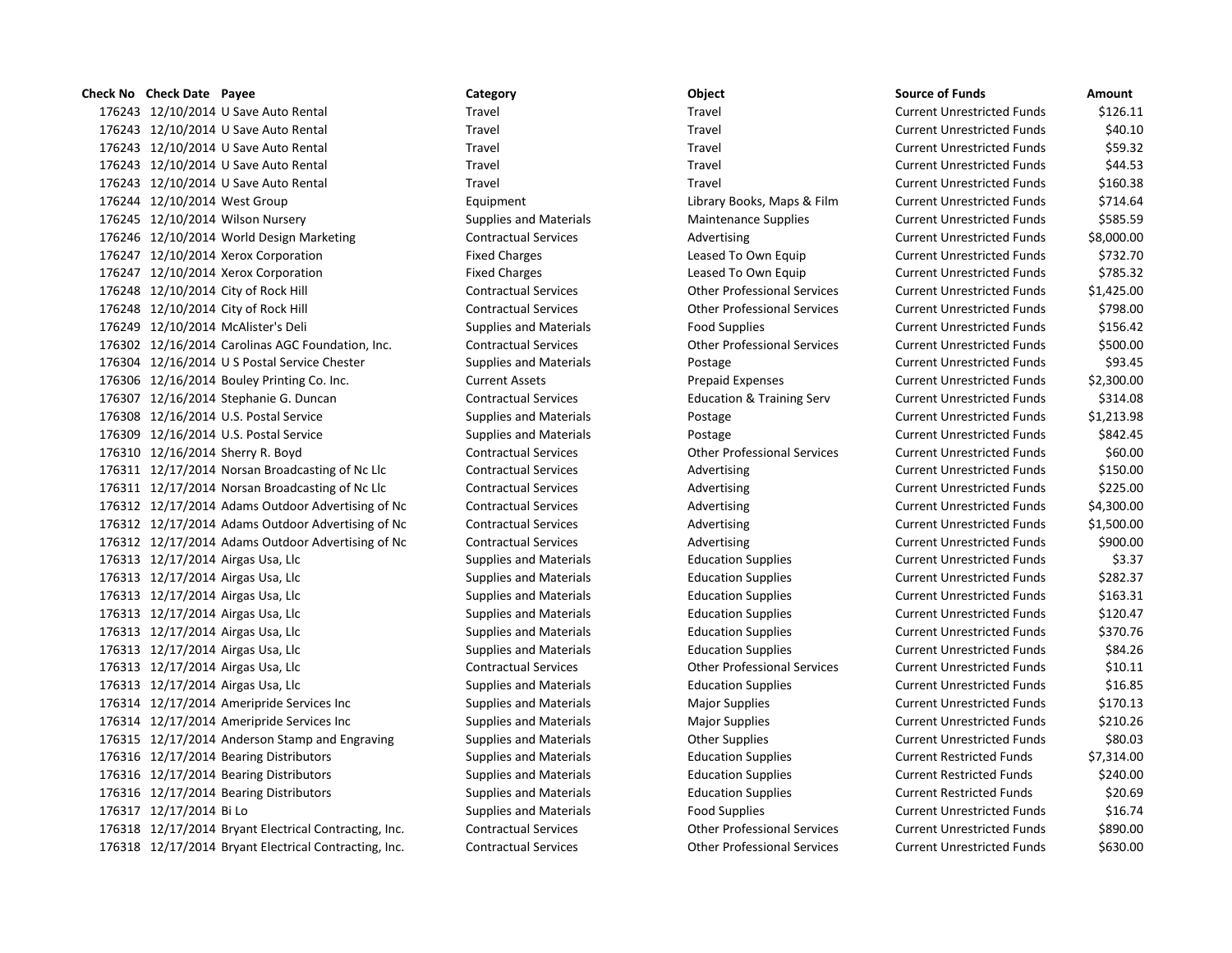## **Check No Check Date Payee Category Object Source of Funds Amount**

 12/17/2014 C C Dickson Contractual Services General Repair Current Unrestricted Funds \$144.21 12/17/2014 C C Dickson Contractual Services General Repair Current Unrestricted Funds \$95.15 12/17/2014 Canon Solutions America Inc Supplies and Materials Photocopy Supplies Current Unrestricted Funds \$130.99 12/17/2014 Canon Solutions America Inc Supplies and Materials Photocopy Supplies Current Unrestricted Funds \$254.82 12/17/2014 Caretaker Management Service Inc Contractual Services Other Professional Services Current Unrestricted Funds \$950.00 12/17/2014 Caretaker Management Service Inc Contractual Services Other Professional Services Current Unrestricted Funds \$1,205.00 12/17/2014 Carolina Landscape Supplies Inc. Supplies and Materials Maintenance Supplies Current Unrestricted Funds \$4,400.00 12/17/2014 Charlotte Tent & Awning Co Contractual Services Other Professional Services County Projects \$1,091.58 12/17/2014 Charlotte Tent & Awning Co Contractual Services Other Professional Services County Projects \$623.04 176324 12/17/2014 Chef's Catering Supplies and Materials Food Supplies Current Unrestricted Funds \$3,345.85 176324 12/17/2014 Chef's Catering Supplies and Materials Food Supplies Food Supplies Current Unrestricted Funds \$480.18 12/17/2014 Clinton Family Ford Contractual Services General Repair Current Unrestricted Funds \$3,434.80 12/17/2014 Computer Rent Contractual Services Other Professional Services Current Unrestricted Funds \$3,705.00 12/17/2014 Computer Rent Contractual Services Other Professional Services Current Unrestricted Funds \$0.00 12/17/2014 Cox's Rock Hill Inc Contractual Services Other Professional Services Current Unrestricted Funds \$1,425.00 12/17/2014 Dade Paper and Bag Co Supplies and Materials Janitorial Supplies Current Unrestricted Funds \$582.13 12/17/2014 Davis & Floyd, Inc. Permanent Improvements Reimbursables Unexpended Plant \$828.20 12/17/2014 Davis & Floyd, Inc. Permanent Improvements Fees, Arch, Eng & Other Unexpended Plant \$2,760.00 12/17/2014 Dell Computer Corporation Contractual Services Other Contractual Services Current Unrestricted Funds \$3,338.68 12/17/2014 Dell Computer Corporation Contractual Services Other Contractual Services Current Unrestricted Funds \$5,008.02 12/17/2014 Dell Computer Corporation Contractual Services Other Contractual Services Current Unrestricted Funds \$1,669.34 12/17/2014 Dell Computer Corporation Contractual Services Other Contractual Services Current Unrestricted Funds \$1,192.80 12/17/2014 Dell Computer Corporation Contractual Services Other Contractual Services Current Unrestricted Funds \$1,669.34 12/17/2014 Dell Computer Corporation Contractual Services Other Contractual Services Current Unrestricted Funds \$1,669.34 12/17/2014 Dell Computer Corporation Contractual Services Other Contractual Services Current Unrestricted Funds \$0.00 12/17/2014 Dell Computer Corporation Supplies and Materials Education Supplies Current Unrestricted Funds \$587.29 12/17/2014 Dell Computer Corporation Supplies and Materials Education Supplies Current Unrestricted Funds \$9,339.00 12/17/2014 Diversified Signs and Graphics Contractual Services Other Professional Services Current Unrestricted Funds \$600.00 12/17/2014 Diversified Signs and Graphics Contractual Services Other Professional Services Current Unrestricted Funds \$2,854.70 12/17/2014 Eagle Wood, Inc Permanent Improvements Other Permanent Imp Unexpended Plant \$37,309.26 12/17/2014 The Equipment Room Supplies and Materials Clothing Supplies Current Unrestricted Funds \$25.92 12/17/2014 The Equipment Room Supplies and Materials Clothing Supplies Current Unrestricted Funds \$746.25 12/17/2014 ESP Associates PA Permanent Improvements Fees, Arch, Eng & Other Unexpended Plant \$1,495.00 12/17/2014 ESP Associates PA Permanent Improvements Fees, Arch, Eng & Other Unexpended Plant \$2,990.75 12/17/2014 ESP Associates PA Permanent Improvements Reimbursables Unexpended Plant \$69.69 12/17/2014 ESP Associates PA Permanent Improvements Reimbursables Unexpended Plant \$58.09 12/17/2014 ESP Associates PA Permanent Improvements Fees, Arch, Eng & Other Unexpended Plant \$1,692.50 176335 12/17/2014 Fastenal Supplies and Materials Education Supplies Current Restricted Funds \$668.00 12/17/2014 Fastenal Supplies and Materials Education Supplies Current Restricted Funds \$12,024.00 176337 12/17/2014 Fort Mill B B Q Comp. Supplies and Materials Food Supplies Current Unrestricted Funds \$11,159.50 12/17/2014 Fortune Academy Inc Contractual Services Other Professional Services Current Unrestricted Funds \$1,770.40 12/17/2014 Gateway Supply Company Contractual Services General Repair Current Unrestricted Funds \$401.76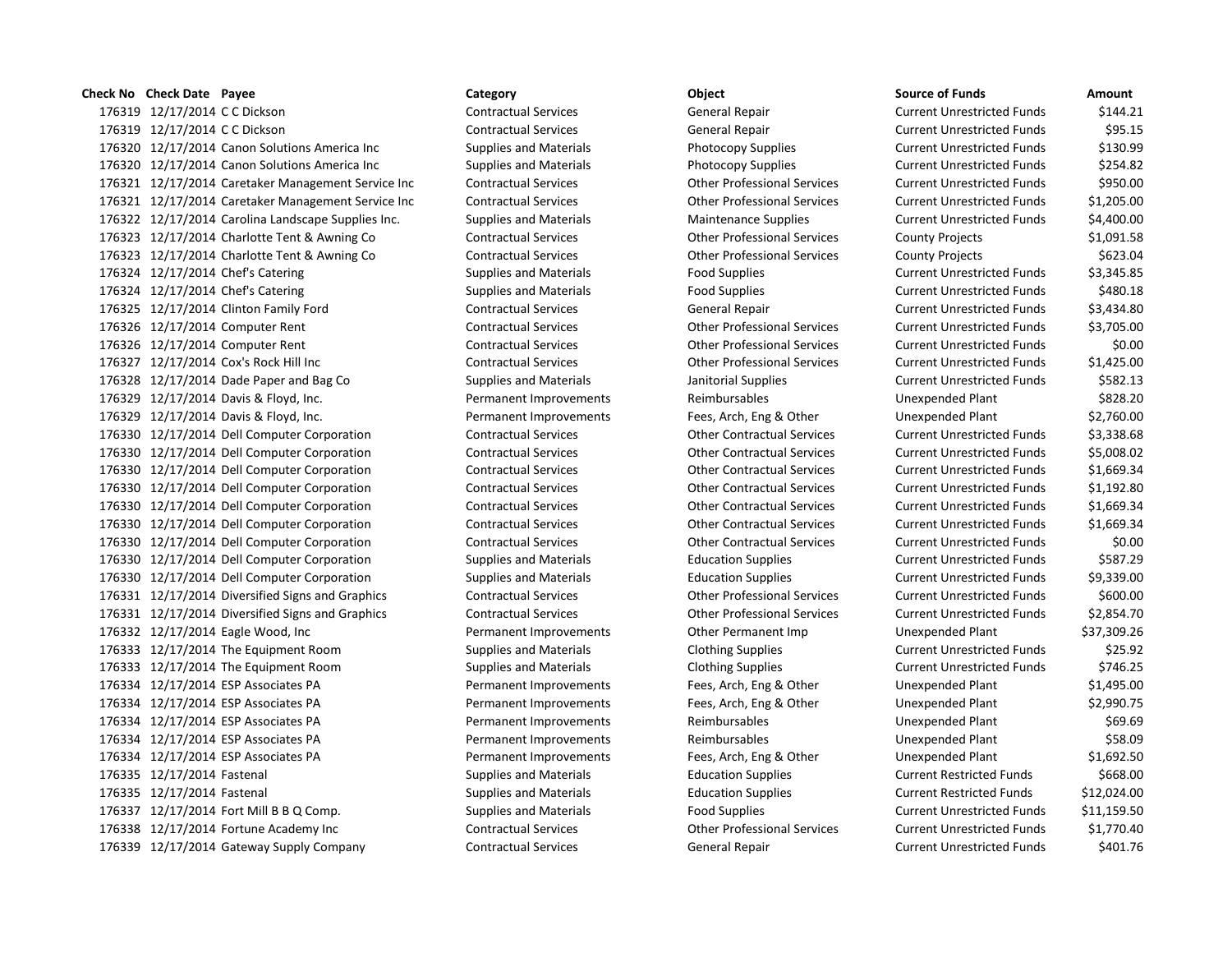## **Check No Check Date Payee Category Object Source of Funds Amount**

176340 12/17/2014 Gatlin Education Service Contractual Services Other Professional Services Current Current Cu 176341 12/17/2014 George Scott and Associates, Inc Contractual Services General Repair General Repair 176342 12/17/2014 Grace Outdoor, LLC Contractual Services Advertising Advertising Current Current Current Curr 176343 12/17/2014 Graybar Electric Co Contractual Services General Repair General Repair Current Co 176343 12/17/2014 Graybar Electric Co Contractual Services General Repair General Repair 176343 12/17/2014 Graybar Electric Co Contractual Services General Repair General Repair Current Current Current Cu 176343 12/17/2014 Graybar Electric Co Contractual Services General Repair General Repair 176343 12/17/2014 Graybar Electric Co Contractual Services General Repair General Repair 176343 12/17/2014 Graybar Electric Co Contractual Services General Repair General Repair 176343 12/17/2014 Graybar Electric Co Contractual Services General Repair 176343 12/17/2014 Graybar Electric Co Contractual Services General Repair General Repair 176343 12/17/2014 Graybar Electric Co Contractual Services General Repair General Repair Current Current Co 176343 12/17/2014 Graybar Electric Co Contractual Services General Repair General Repair 176343 12/17/2014 Graybar Electric Co Contractual Services General Repair General Repair 176343 12/17/2014 Graybar Electric Co Contractual Services General Repair General Repair Current Co 176344 12/17/2014 Honey Baked Ham Company Supplies and Materials Food Supplies Food Supplies 176344 12/17/2014 Honey Baked Ham Company Supplies and Materials Food Supplies Food Supplies 176344 12/17/2014 Honey Baked Ham Company Supplies and Materials Food Supplies Food Supplies 176344 12/17/2014 Honey Baked Ham Company Supplies and Materials Food Supplies Food Supplies 176344 12/17/2014 Honey Baked Ham Company Supplies and Materials Food Supplies Food Supplies 176344 12/17/2014 Honey Baked Ham Company Supplies and Materials Food Supplies Food Supplies 176345 12/17/2014 Howard's General Contracting LLC Supplies and Materials Conter Supplies Unexpendent State R 176345 12/17/2014 Howard's General Contracting LLC Contractual Services Contractual Services County Professional Services 176345 12/17/2014 Howard's General Contracting LLC Contractual Services Other Professional Services U 176345 12/17/2014 Howard's General Contracting LLC Supplies and Materials County Other Supplies County Project 176346 12/17/2014 Interior Plantscapes Llc Contractual Services Current Contractual Services Current Unrestricted Funds & Contractual Services Current Current Current Current Current Current Current Current Current Current 176347 12/17/2014 Jacksons Kitchen Supplies and Materials Food Supplies Food Supplies Current Current Current Cu 176348 12/17/2014 James River Equipment Contractual Services General Repair General Repair 176349 12/17/2014 Joe's Truck & Auto Contractual Services Motor Vehicle Repair Current Current Current Current C 176349 12/17/2014 Joe's Truck & Auto Contractual Services Motor Vehicle Repair Current Current Current Current C 176349 12/17/2014 Joe's Truck & Auto Contractual Services Motor Vehicle Repair Current Current Current Current C 176350 12/17/2014 Kone Inc. 6082 Contractual Services Other Contractual Services Current Unrestricted Funds \$ 176351 12/17/2014 Larry Lovett Contractual Services Other Professional Services Current Unrestricted Funds \$145 176352 12/17/2014 Lowes Home Centers Contractual Services General Repair General Repair 176353 12/17/2014 Merus Refreshment Services Inc Supplies and Materials Food Supplies Food Supplies Current Cu 176353 12/17/2014 Merus Refreshment Services Inc Supplies and Materials Food Supplies Food Supplies 176353 12/17/2014 Merus Refreshment Services Inc Supplies and Materials Food Supplies Food Supplies 176354 12/17/2014 Mid-Carolina Ahec, Inc. Contractual Services Other Professional Services Current Unrestricted Funds \$116.000 Current Unrestricted Funds \$116.000 Current Unrestricted Funds \$116.000 Current Unrestricted Fu 176355 12/17/2014 Miles Engineering Associates, Llc Permanent Improvements Fees, Arch, Eng & Other Unexpended P 176356 12/17/2014 Ontario Investments Inc. Fixed Charges Leased To Own Equip Current Current Current Current Cu 176356 12/17/2014 Ontario Investments Inc. Fixed Charges Eleased To Own Equip 176357 12/17/2014 Ontario Investments, Inc. Fixed Charges Leased To Own Equip Current Unrestricted Funds \$1,730.13

| ounce on Funus             | unvunt     |
|----------------------------|------------|
| Current Unrestricted Funds | \$1,695.00 |
| Current Unrestricted Funds | \$1,640.00 |
| Current Unrestricted Funds | \$2,000.00 |
| Current Unrestricted Funds | \$59.71    |
| Current Unrestricted Funds | \$314.45   |
| Current Unrestricted Funds | \$115.68   |
| Current Unrestricted Funds | \$118.06   |
| Current Unrestricted Funds | \$30.70    |
| Current Unrestricted Funds | \$441.57   |
| Current Unrestricted Funds | \$6.60     |
| Current Unrestricted Funds | \$148.20   |
| Current Unrestricted Funds | \$208.01   |
| Current Unrestricted Funds | \$47.04    |
| Current Unrestricted Funds | \$143.53   |
| Current Unrestricted Funds | \$45.99    |
| Current Unrestricted Funds | \$38.36    |
| Current Unrestricted Funds | \$253.50   |
| Current Unrestricted Funds | \$84.59    |
| Current Unrestricted Funds | \$1,035.00 |
| Current Unrestricted Funds | \$2,011.05 |
| Current Unrestricted Funds | \$462.82   |
| Jnexpended Plant           | \$786.00   |
| County Projects            | \$5,033.50 |
| Jnexpended Plant           | \$5,200.00 |
| County Projects            | \$4,279.50 |
| Current Unrestricted Funds | \$268.00   |
| Current Unrestricted Funds | \$566.75   |
| Current Unrestricted Funds | \$3,947.66 |
| Current Unrestricted Funds | \$2,156.87 |
| Current Unrestricted Funds | \$45.00    |
| Current Unrestricted Funds | \$715.00   |
| Current Unrestricted Funds | \$288.70   |
| Current Unrestricted Funds | \$145.00   |
| Current Unrestricted Funds | \$251.16   |
| Current Unrestricted Funds | \$400.55   |
| Current Unrestricted Funds | \$301.26   |
| Current Unrestricted Funds | \$124.12   |
| Current Unrestricted Funds | \$116.00   |
| Jnexpended Plant           | \$1,975.00 |
| Current Unrestricted Funds | \$189.80   |
| Current Unrestricted Funds | \$196.64   |
| .                          | 4.720.42   |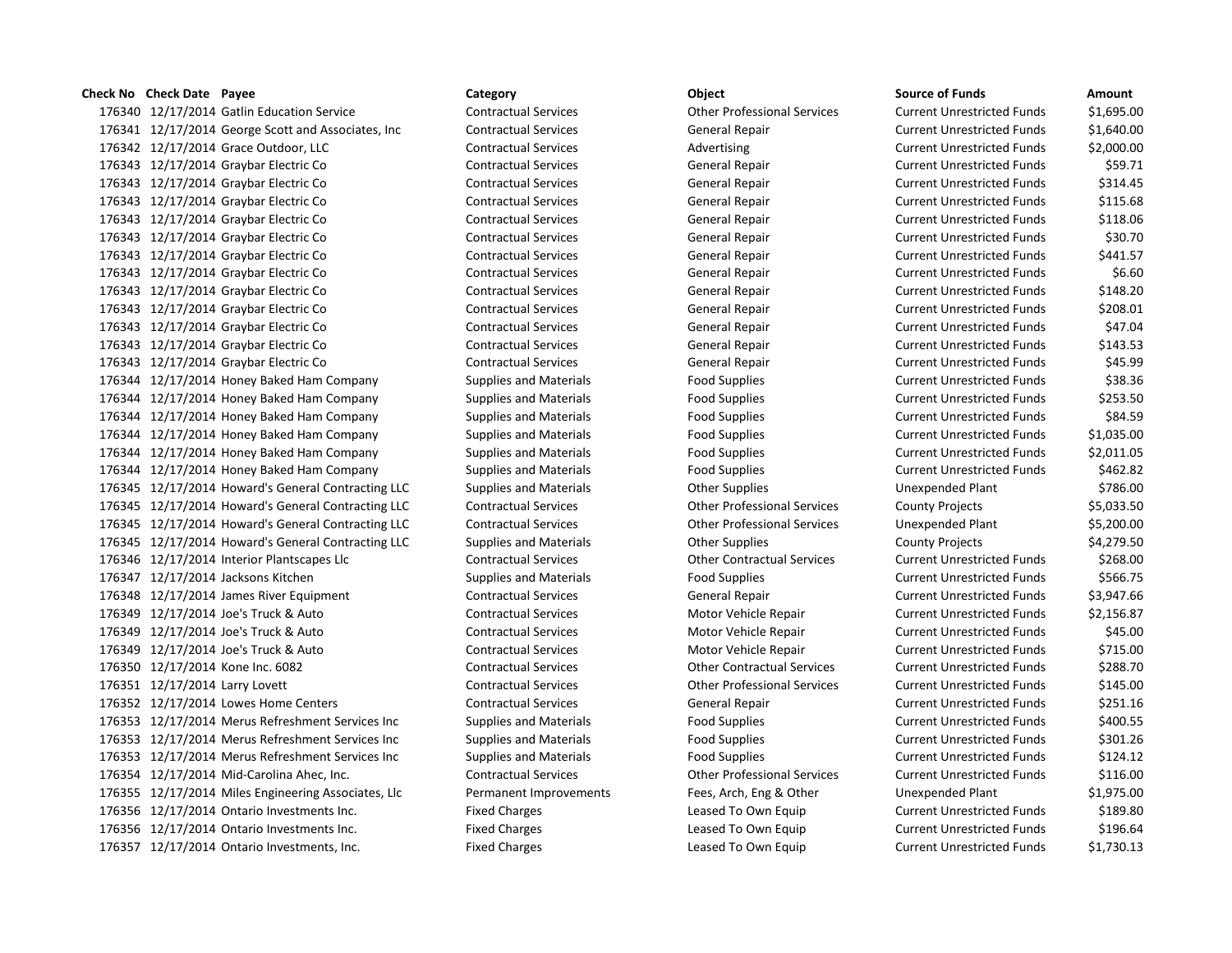# 176358 12/17/2014 Panera Llc **Supplies and Materials** Food Supplies Food Supplies Current Unrestricted Funds \$379.68 176358 12/17/2014 Panera Llc **Supplies and Materials** Food Supplies Food Supplies Current Unrestricted Funds \$587.92 12/17/2014 The Pest Bureau Contractual Services Other Contractual Services Current Unrestricted Funds \$1,266.00 12/17/2014 Quality Cleaning Janitorial Service Contractual Services Other Professional Services Current Unrestricted Funds \$395.00 176361 12/17/2014 Quick Fuel Supplies and Materials Fuel Fuel Current Unrestricted Funds \$1,381.95 12/17/2014 Record Storage Systems Contractual Services Data Processing Serv Current Unrestricted Funds \$135.70 12/17/2014 Rolling Hills Nursery and Landscapi Supplies and Materials Maintenance Supplies Current Unrestricted Funds \$1,200.00 176364 12/17/2014 Rolling Hills Nursery and Landscapi Supplies and Materials Maintenance Supplies Current Unrestricted Funds \$960.00 12/17/2014 S C State Board for Tech and Comp E Contractual Services Other Contractual Services Current Unrestricted Funds \$6,000.00 12/17/2014 S C State Board for Tech and Comp E Contractual Services Other Contractual Services Current Unrestricted Funds \$2,700.00 12/17/2014 Schooldude.Com Inc Contractual Services Other Professional Services Current Unrestricted Funds \$2,228.80 12/17/2014 Schooldude.Com Inc Contractual Services Other Professional Services Current Unrestricted Funds \$802.37 12/17/2014 Schooldude.Com Inc Contractual Services Other Professional Services Current Unrestricted Funds \$2,487.75 12/17/2014 The Sherwin-Williams Co. Contractual Services General Repair Current Unrestricted Funds \$414.71 12/17/2014 Sign Techniques Contractual Services Other Professional Services Current Unrestricted Funds \$631.30 12/17/2014 Simplex Grinnell Lp Contractual Services Other Professional Services Current Unrestricted Funds \$375.00 12/17/2014 Simplex Grinnell Lp Contractual Services Other Professional Services Current Unrestricted Funds \$250.00 12/17/2014 Solid Structures Llc Permanent Improvements Renov of Build & Add Unexpended Plant \$57,950.00 12/17/2014 Staffmark Contractual Services Other Contractual Services Current Unrestricted Funds \$334.32 12/17/2014 Staffmark Contractual Services Other Contractual Services Current Unrestricted Funds \$731.16 12/17/2014 Staffmark Contractual Services Other Contractual Services Current Unrestricted Funds \$515.60 12/17/2014 Staffmark Contractual Services Other Contractual Services Current Unrestricted Funds \$1,199.27 12/17/2014 Staffmark Contractual Services Other Contractual Services Current Unrestricted Funds \$451.15 12/17/2014 Staffmark Contractual Services Other Contractual Services Current Unrestricted Funds \$1,196.06 12/17/2014 Staffmark Contractual Services Other Professional Services Current Unrestricted Funds \$238.47 12/17/2014 Staffmark Contractual Services Other Professional Services Current Unrestricted Funds \$154.68 12/17/2014 Staffmark Contractual Services Other Professional Services Current Unrestricted Funds \$257.80 12/17/2014 Staffmark Contractual Services Other Professional Services Current Unrestricted Funds \$257.80 12/17/2014 Staffmark Contractual Services Other Professional Services Current Unrestricted Funds \$515.60 12/17/2014 Staffmark Contractual Services Other Professional Services Current Unrestricted Funds \$515.60 12/17/2014 Staffmark Contractual Services Other Professional Services Current Unrestricted Funds \$309.36 12/17/2014 Staffmark Contractual Services Other Professional Services Current Unrestricted Funds \$509.16 12/17/2014 Staffmark Contractual Services Other Professional Services Current Unrestricted Funds \$509.16 12/17/2014 Staffmark Contractual Services Other Professional Services Current Unrestricted Funds \$496.27 12/17/2014 Staffmark Contractual Services Other Professional Services Current Unrestricted Funds \$406.04 12/17/2014 Staffmark Contractual Services Other Professional Services Current Unrestricted Funds \$509.16 12/17/2014 Stericycle Inc Contractual Services Other Professional Services Current Unrestricted Funds \$13.48 12/17/2014 Stericycle Inc Contractual Services Other Professional Services Current Unrestricted Funds \$161.88 12/17/2014 Stericycle Inc Contractual Services Other Professional Services Current Unrestricted Funds \$94.43 12/17/2014 Uni Guard Security Agency Inc Contractual Services Other Contractual Services Current Unrestricted Funds \$114.00 12/17/2014 Unifirst Corporation Contractual Services Other Professional Services Current Unrestricted Funds \$74.21 12/17/2014 Unifirst Corporation Contractual Services Other Professional Services Current Unrestricted Funds \$74.21

# **Check No Check Date Payee Category Category Category Category Category Category Category Category Category Category Category Category Category Category Category Category Category Ca**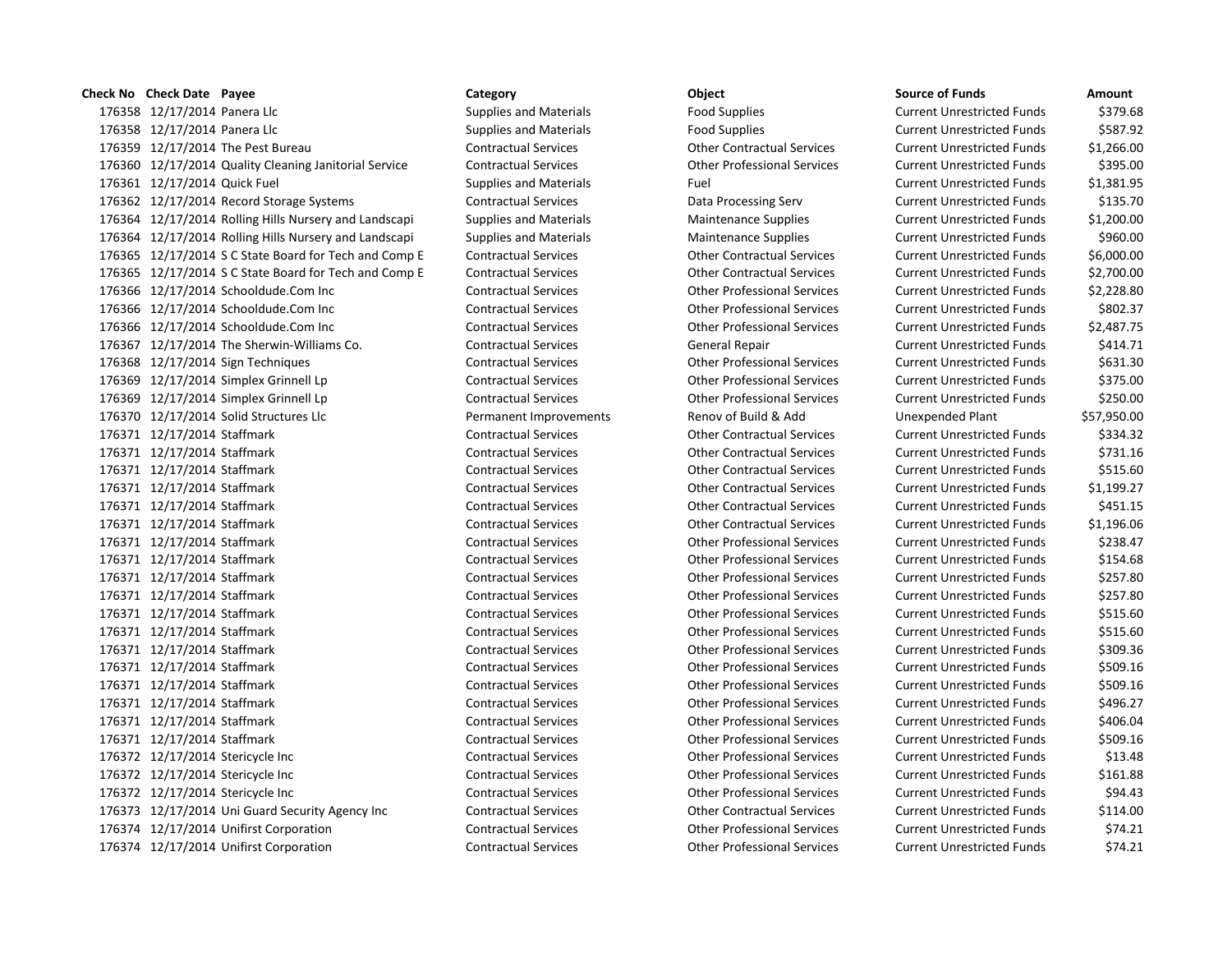# 12/17/2014 United Rentals Fixed Charges Rental Other Current Unrestricted Funds \$1,176.85 12/17/2014 Valley Proteins, Inc Contractual Services Other Professional Services Current Unrestricted Funds \$275.00 12/17/2014 Vsc Fire & Security Permanent Improvements Other Permanent Imp Unexpended Plant \$16,963.34 176378 12/17/2014 Waste Management of the Carolinas Contractual Services Utilities Utilities Current Unrestricted Funds \$233.87 12/17/2014 Xerox Corporation Contractual Services Printing Current Unrestricted Funds \$6,553.28 12/17/2014 York County Contractual Services Other Professional Services Current Unrestricted Funds \$36.25 12/17/2014 Youvisit Llc Contractual Services Advertising Current Unrestricted Funds \$3,052.00 12/18/2014 LCI-LINEBURGER CONSTRUCTION INC Permanent Improvements Other Permanent Imp Unexpended Plant \$46,078.75 12/18/2014 Love Security Services Inc Contractual Services Other Professional Services Current Unrestricted Funds \$275.40 12/18/2014 Love Security Services Inc Contractual Services Other Professional Services Current Unrestricted Funds \$545.40 12/18/2014 Love Security Services Inc Contractual Services Other Professional Services Current Unrestricted Funds \$550.80 12/18/2014 Love Security Services Inc Contractual Services Other Professional Services Current Unrestricted Funds \$602.10 12/18/2014 Love Security Services Inc Contractual Services Other Professional Services Current Unrestricted Funds \$405.00 12/18/2014 Love Security Services Inc Contractual Services Other Contractual Services Current Unrestricted Funds \$421.20 12/18/2014 Love Security Services Inc Contractual Services Other Contractual Services Current Unrestricted Funds \$432.00 12/18/2014 Southern Builders of York County In Permanent Improvements Renov of Build & Add Unexpended Plant \$69,955.75 12/18/2014 Bank of America Current Liabilities A/P Bank of America Current Unrestricted Funds \$186,040.70 12/18/2014 American Airlines Travel Out of State Air Trans Current Unrestricted Funds \$534.70 12/18/2014 American Airlines Travel Out of State Air Trans Current Unrestricted Funds \$527.70 12/18/2014 American Airlines Travel Out of State Air Trans Current Unrestricted Funds \$445.70 12/18/2014 American Airlines Travel Out of State Air Trans Current Unrestricted Funds \$403.10 12/18/2014 American Airlines Travel Out of State Air Trans Current Unrestricted Funds \$354.60 176391 12/18/2014 Arts Council of York County Supplies and Materials Current Unrestricted Funds \$500.00 12/18/2014 Business Card Travel Out of State Lodging Current Unrestricted Funds \$397.58 12/18/2014 Business Card Travel Out of State Lodging Current Unrestricted Funds \$397.58 176392 12/18/2014 Business Card Travel Travel Travel Out of State Lodging Current Unrestricted Funds \$435.60 12/18/2014 Business Card Travel Out of State Lodging Current Unrestricted Funds \$554.41 12/18/2014 Business Card Travel Out of State Lodging Current Unrestricted Funds \$373.76 12/18/2014 Business Card Travel Out of State Lodging Current Unrestricted Funds \$487.92 176393 12/18/2014 Business Card Travel Travel Travel Out of State Lodging Current Unrestricted Funds \$633.84 176393 12/18/2014 Business Card Travel Travel Travel Out of State Lodging Current Unrestricted Funds \$834.60 12/18/2014 Business Card Travel Out of State Lodging Current Unrestricted Funds \$463.28 12/18/2014 Business Card Contractual Services Other Contractual Services Current Unrestricted Funds \$842.09 12/18/2014 Business Card Travel Out of State Air Trans Current Unrestricted Funds \$50.00 12/18/2014 Business Card Travel Out of State Other Trans Current Unrestricted Funds \$99.73 12/18/2014 Business Card Travel Out of State Misc Travel Current Unrestricted Funds \$40.00 12/18/2014 Business Card Travel Out of State Air Trans Current Unrestricted Funds \$120.00 12/18/2014 Business Card Travel Out of State Air Trans Current Unrestricted Funds \$50.00 12/18/2014 Business Card Travel Out of State Air Trans Current Unrestricted Funds \$50.00 12/18/2014 Business Card Travel Out of State Lodging Current Unrestricted Funds \$1,026.03 12/18/2014 Business Card Travel Out of State Registration Fees Current Unrestricted Funds \$540.00 12/18/2014 Business Card Travel Out of State Meals Current Unrestricted Funds \$35.25

# **Check No Check Date Payee Category Category Category Category Category Category Category Category Category Category Category Category Category Category Category Category Category Ca**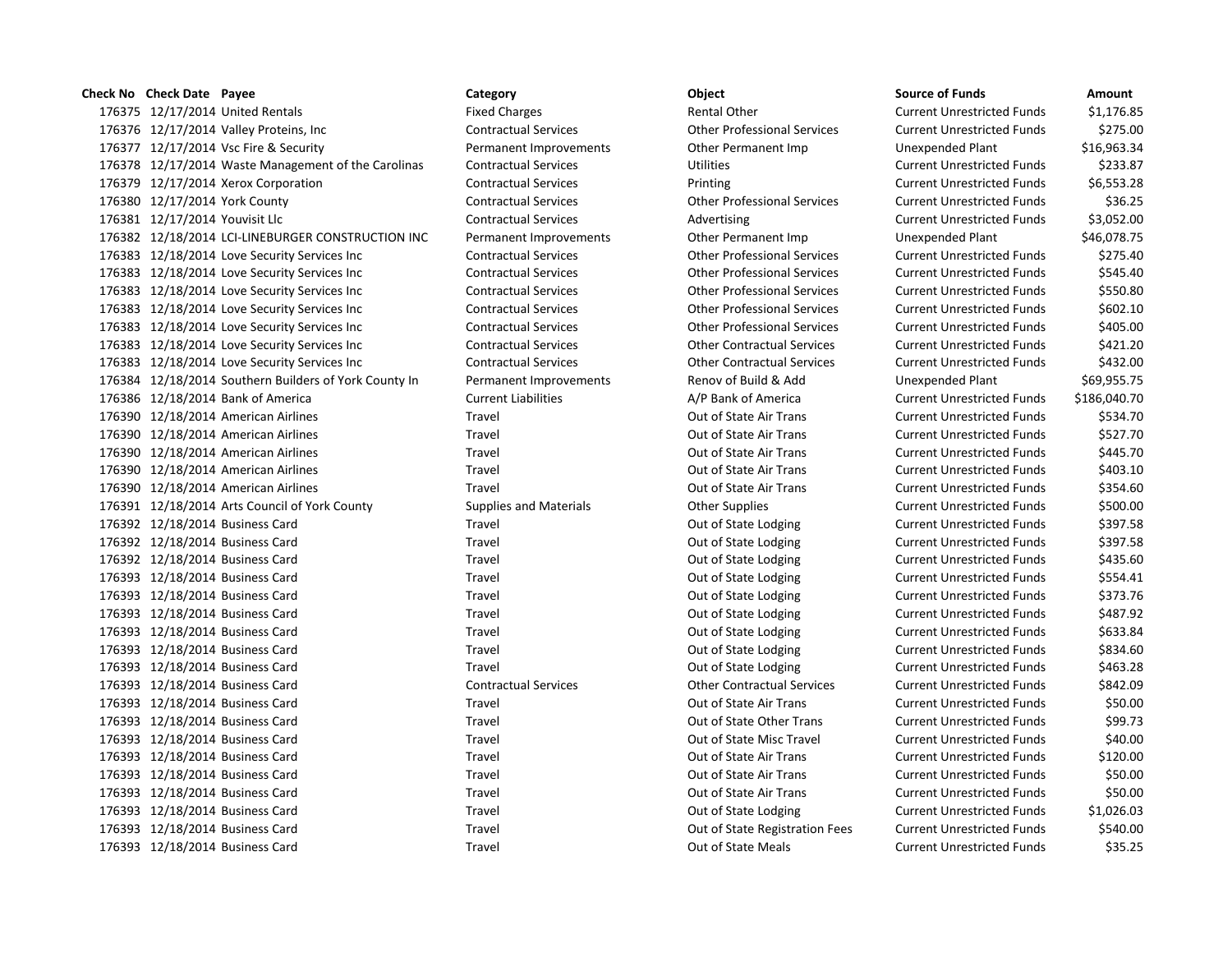|  | Category                                                                                                                                                                                                                                                                                                                                                                                                                                                                                                                                                                                                                                                                                                                                                                                                                                                                                                                                                                                                                                                                                                                                                                                                                                                                                                                                                                                                                                                                                                                                                                                                                                                                                                                                                                                                                                         | Object                               | <b>Source of Funds</b>            | Amount    |
|--|--------------------------------------------------------------------------------------------------------------------------------------------------------------------------------------------------------------------------------------------------------------------------------------------------------------------------------------------------------------------------------------------------------------------------------------------------------------------------------------------------------------------------------------------------------------------------------------------------------------------------------------------------------------------------------------------------------------------------------------------------------------------------------------------------------------------------------------------------------------------------------------------------------------------------------------------------------------------------------------------------------------------------------------------------------------------------------------------------------------------------------------------------------------------------------------------------------------------------------------------------------------------------------------------------------------------------------------------------------------------------------------------------------------------------------------------------------------------------------------------------------------------------------------------------------------------------------------------------------------------------------------------------------------------------------------------------------------------------------------------------------------------------------------------------------------------------------------------------|--------------------------------------|-----------------------------------|-----------|
|  | Travel                                                                                                                                                                                                                                                                                                                                                                                                                                                                                                                                                                                                                                                                                                                                                                                                                                                                                                                                                                                                                                                                                                                                                                                                                                                                                                                                                                                                                                                                                                                                                                                                                                                                                                                                                                                                                                           | Out of State Other Trans             | <b>Current Unrestricted Funds</b> | \$83.9    |
|  | Travel                                                                                                                                                                                                                                                                                                                                                                                                                                                                                                                                                                                                                                                                                                                                                                                                                                                                                                                                                                                                                                                                                                                                                                                                                                                                                                                                                                                                                                                                                                                                                                                                                                                                                                                                                                                                                                           | Out of State Other Trans             | <b>Current Unrestricted Funds</b> | \$87.0    |
|  | Travel                                                                                                                                                                                                                                                                                                                                                                                                                                                                                                                                                                                                                                                                                                                                                                                                                                                                                                                                                                                                                                                                                                                                                                                                                                                                                                                                                                                                                                                                                                                                                                                                                                                                                                                                                                                                                                           | Out of State Other Trans             | <b>Current Unrestricted Funds</b> | \$148.0   |
|  | Travel                                                                                                                                                                                                                                                                                                                                                                                                                                                                                                                                                                                                                                                                                                                                                                                                                                                                                                                                                                                                                                                                                                                                                                                                                                                                                                                                                                                                                                                                                                                                                                                                                                                                                                                                                                                                                                           | Out of State Misc Travel             | <b>Current Unrestricted Funds</b> | \$23.9    |
|  | Travel                                                                                                                                                                                                                                                                                                                                                                                                                                                                                                                                                                                                                                                                                                                                                                                                                                                                                                                                                                                                                                                                                                                                                                                                                                                                                                                                                                                                                                                                                                                                                                                                                                                                                                                                                                                                                                           | Out of State Misc Travel             | <b>Current Unrestricted Funds</b> | \$40.0    |
|  | <b>Fixed Charges</b>                                                                                                                                                                                                                                                                                                                                                                                                                                                                                                                                                                                                                                                                                                                                                                                                                                                                                                                                                                                                                                                                                                                                                                                                                                                                                                                                                                                                                                                                                                                                                                                                                                                                                                                                                                                                                             | Dues & Membership Fees               | <b>Current Unrestricted Funds</b> | \$175.0   |
|  | <b>Contractual Services</b>                                                                                                                                                                                                                                                                                                                                                                                                                                                                                                                                                                                                                                                                                                                                                                                                                                                                                                                                                                                                                                                                                                                                                                                                                                                                                                                                                                                                                                                                                                                                                                                                                                                                                                                                                                                                                      | <b>Utilities</b>                     | <b>Current Unrestricted Funds</b> | \$83.     |
|  | <b>Current Liabilities</b>                                                                                                                                                                                                                                                                                                                                                                                                                                                                                                                                                                                                                                                                                                                                                                                                                                                                                                                                                                                                                                                                                                                                                                                                                                                                                                                                                                                                                                                                                                                                                                                                                                                                                                                                                                                                                       | Uniform                              | <b>Current Unrestricted Funds</b> | \$27.8    |
|  | <b>Current Liabilities</b>                                                                                                                                                                                                                                                                                                                                                                                                                                                                                                                                                                                                                                                                                                                                                                                                                                                                                                                                                                                                                                                                                                                                                                                                                                                                                                                                                                                                                                                                                                                                                                                                                                                                                                                                                                                                                       | Uniform                              | <b>Current Unrestricted Funds</b> | \$27.8    |
|  | <b>Current Liabilities</b>                                                                                                                                                                                                                                                                                                                                                                                                                                                                                                                                                                                                                                                                                                                                                                                                                                                                                                                                                                                                                                                                                                                                                                                                                                                                                                                                                                                                                                                                                                                                                                                                                                                                                                                                                                                                                       | Uniform                              | <b>Current Unrestricted Funds</b> | \$27.8    |
|  | <b>Current Liabilities</b>                                                                                                                                                                                                                                                                                                                                                                                                                                                                                                                                                                                                                                                                                                                                                                                                                                                                                                                                                                                                                                                                                                                                                                                                                                                                                                                                                                                                                                                                                                                                                                                                                                                                                                                                                                                                                       | Uniform                              | <b>Current Unrestricted Funds</b> | \$27.8    |
|  | <b>Supplies and Materials</b>                                                                                                                                                                                                                                                                                                                                                                                                                                                                                                                                                                                                                                                                                                                                                                                                                                                                                                                                                                                                                                                                                                                                                                                                                                                                                                                                                                                                                                                                                                                                                                                                                                                                                                                                                                                                                    | <b>Clothing Supplies</b>             | <b>Current Unrestricted Funds</b> | \$27.8    |
|  | <b>Supplies and Materials</b>                                                                                                                                                                                                                                                                                                                                                                                                                                                                                                                                                                                                                                                                                                                                                                                                                                                                                                                                                                                                                                                                                                                                                                                                                                                                                                                                                                                                                                                                                                                                                                                                                                                                                                                                                                                                                    | <b>Clothing Supplies</b>             | <b>Current Unrestricted Funds</b> | \$27.8    |
|  | <b>Supplies and Materials</b>                                                                                                                                                                                                                                                                                                                                                                                                                                                                                                                                                                                                                                                                                                                                                                                                                                                                                                                                                                                                                                                                                                                                                                                                                                                                                                                                                                                                                                                                                                                                                                                                                                                                                                                                                                                                                    | <b>Clothing Supplies</b>             | <b>Current Unrestricted Funds</b> | \$27.8    |
|  | <b>Supplies and Materials</b>                                                                                                                                                                                                                                                                                                                                                                                                                                                                                                                                                                                                                                                                                                                                                                                                                                                                                                                                                                                                                                                                                                                                                                                                                                                                                                                                                                                                                                                                                                                                                                                                                                                                                                                                                                                                                    | <b>Clothing Supplies</b>             | <b>Current Unrestricted Funds</b> | \$27.8    |
|  | <b>Fixed Charges</b>                                                                                                                                                                                                                                                                                                                                                                                                                                                                                                                                                                                                                                                                                                                                                                                                                                                                                                                                                                                                                                                                                                                                                                                                                                                                                                                                                                                                                                                                                                                                                                                                                                                                                                                                                                                                                             | Dues & Membership Fees               | <b>Current Unrestricted Funds</b> | \$63.3    |
|  | <b>Fixed Charges</b>                                                                                                                                                                                                                                                                                                                                                                                                                                                                                                                                                                                                                                                                                                                                                                                                                                                                                                                                                                                                                                                                                                                                                                                                                                                                                                                                                                                                                                                                                                                                                                                                                                                                                                                                                                                                                             | Dues & Membership Fees               | <b>Current Unrestricted Funds</b> | \$750.0   |
|  | Travel                                                                                                                                                                                                                                                                                                                                                                                                                                                                                                                                                                                                                                                                                                                                                                                                                                                                                                                                                                                                                                                                                                                                                                                                                                                                                                                                                                                                                                                                                                                                                                                                                                                                                                                                                                                                                                           | In State Registration Fee            | <b>Current Restricted Funds</b>   | \$1,320.0 |
|  | <b>Fixed Charges</b>                                                                                                                                                                                                                                                                                                                                                                                                                                                                                                                                                                                                                                                                                                                                                                                                                                                                                                                                                                                                                                                                                                                                                                                                                                                                                                                                                                                                                                                                                                                                                                                                                                                                                                                                                                                                                             | Dues & Membership Fees               | <b>Current Unrestricted Funds</b> | \$50.0    |
|  | <b>Contractual Services</b>                                                                                                                                                                                                                                                                                                                                                                                                                                                                                                                                                                                                                                                                                                                                                                                                                                                                                                                                                                                                                                                                                                                                                                                                                                                                                                                                                                                                                                                                                                                                                                                                                                                                                                                                                                                                                      | <b>Other Professional Services</b>   | <b>Current Unrestricted Funds</b> | \$7,803.  |
|  | <b>Contractual Services</b>                                                                                                                                                                                                                                                                                                                                                                                                                                                                                                                                                                                                                                                                                                                                                                                                                                                                                                                                                                                                                                                                                                                                                                                                                                                                                                                                                                                                                                                                                                                                                                                                                                                                                                                                                                                                                      | <b>Education &amp; Training Serv</b> | <b>Current Unrestricted Funds</b> | \$902.    |
|  | <b>Contractual Services</b>                                                                                                                                                                                                                                                                                                                                                                                                                                                                                                                                                                                                                                                                                                                                                                                                                                                                                                                                                                                                                                                                                                                                                                                                                                                                                                                                                                                                                                                                                                                                                                                                                                                                                                                                                                                                                      | Legal Services                       | <b>Current Unrestricted Funds</b> | \$1,233.  |
|  | Travel                                                                                                                                                                                                                                                                                                                                                                                                                                                                                                                                                                                                                                                                                                                                                                                                                                                                                                                                                                                                                                                                                                                                                                                                                                                                                                                                                                                                                                                                                                                                                                                                                                                                                                                                                                                                                                           | In State Registration Fee            | <b>Current Unrestricted Funds</b> | \$255.0   |
|  | Travel                                                                                                                                                                                                                                                                                                                                                                                                                                                                                                                                                                                                                                                                                                                                                                                                                                                                                                                                                                                                                                                                                                                                                                                                                                                                                                                                                                                                                                                                                                                                                                                                                                                                                                                                                                                                                                           | In State Registration Fee            | <b>Current Unrestricted Funds</b> | \$355.0   |
|  | Travel                                                                                                                                                                                                                                                                                                                                                                                                                                                                                                                                                                                                                                                                                                                                                                                                                                                                                                                                                                                                                                                                                                                                                                                                                                                                                                                                                                                                                                                                                                                                                                                                                                                                                                                                                                                                                                           | In State Registration Fee            | <b>Current Unrestricted Funds</b> | \$305.0   |
|  | Travel                                                                                                                                                                                                                                                                                                                                                                                                                                                                                                                                                                                                                                                                                                                                                                                                                                                                                                                                                                                                                                                                                                                                                                                                                                                                                                                                                                                                                                                                                                                                                                                                                                                                                                                                                                                                                                           | In State Registration Fee            | <b>Current Unrestricted Funds</b> | \$355.0   |
|  | Travel                                                                                                                                                                                                                                                                                                                                                                                                                                                                                                                                                                                                                                                                                                                                                                                                                                                                                                                                                                                                                                                                                                                                                                                                                                                                                                                                                                                                                                                                                                                                                                                                                                                                                                                                                                                                                                           | In State Registration Fee            | <b>Current Unrestricted Funds</b> | \$355.0   |
|  | Travel                                                                                                                                                                                                                                                                                                                                                                                                                                                                                                                                                                                                                                                                                                                                                                                                                                                                                                                                                                                                                                                                                                                                                                                                                                                                                                                                                                                                                                                                                                                                                                                                                                                                                                                                                                                                                                           | In State Registration Fee            | <b>Current Unrestricted Funds</b> | \$355.0   |
|  | Travel                                                                                                                                                                                                                                                                                                                                                                                                                                                                                                                                                                                                                                                                                                                                                                                                                                                                                                                                                                                                                                                                                                                                                                                                                                                                                                                                                                                                                                                                                                                                                                                                                                                                                                                                                                                                                                           | In State Registration Fee            | <b>Current Unrestricted Funds</b> | \$255.0   |
|  | Travel                                                                                                                                                                                                                                                                                                                                                                                                                                                                                                                                                                                                                                                                                                                                                                                                                                                                                                                                                                                                                                                                                                                                                                                                                                                                                                                                                                                                                                                                                                                                                                                                                                                                                                                                                                                                                                           | In State Registration Fee            | <b>Current Unrestricted Funds</b> | \$405.    |
|  | Travel                                                                                                                                                                                                                                                                                                                                                                                                                                                                                                                                                                                                                                                                                                                                                                                                                                                                                                                                                                                                                                                                                                                                                                                                                                                                                                                                                                                                                                                                                                                                                                                                                                                                                                                                                                                                                                           | Out of State Registration Fees       | <b>Current Restricted Funds</b>   | \$450.    |
|  | Travel                                                                                                                                                                                                                                                                                                                                                                                                                                                                                                                                                                                                                                                                                                                                                                                                                                                                                                                                                                                                                                                                                                                                                                                                                                                                                                                                                                                                                                                                                                                                                                                                                                                                                                                                                                                                                                           | Out of State Registration Fees       | <b>Current Restricted Funds</b>   | \$450.0   |
|  | Travel                                                                                                                                                                                                                                                                                                                                                                                                                                                                                                                                                                                                                                                                                                                                                                                                                                                                                                                                                                                                                                                                                                                                                                                                                                                                                                                                                                                                                                                                                                                                                                                                                                                                                                                                                                                                                                           | In State Priv Auto                   | <b>Current Unrestricted Funds</b> | \$11.8    |
|  | Travel                                                                                                                                                                                                                                                                                                                                                                                                                                                                                                                                                                                                                                                                                                                                                                                                                                                                                                                                                                                                                                                                                                                                                                                                                                                                                                                                                                                                                                                                                                                                                                                                                                                                                                                                                                                                                                           | In State Priv Auto                   | <b>Current Unrestricted Funds</b> | \$81.0    |
|  | Travel                                                                                                                                                                                                                                                                                                                                                                                                                                                                                                                                                                                                                                                                                                                                                                                                                                                                                                                                                                                                                                                                                                                                                                                                                                                                                                                                                                                                                                                                                                                                                                                                                                                                                                                                                                                                                                           | In State Priv Auto                   | <b>Current Unrestricted Funds</b> | \$24.0    |
|  | Travel                                                                                                                                                                                                                                                                                                                                                                                                                                                                                                                                                                                                                                                                                                                                                                                                                                                                                                                                                                                                                                                                                                                                                                                                                                                                                                                                                                                                                                                                                                                                                                                                                                                                                                                                                                                                                                           | In State Priv Auto                   | <b>Current Unrestricted Funds</b> | \$70.     |
|  | Travel                                                                                                                                                                                                                                                                                                                                                                                                                                                                                                                                                                                                                                                                                                                                                                                                                                                                                                                                                                                                                                                                                                                                                                                                                                                                                                                                                                                                                                                                                                                                                                                                                                                                                                                                                                                                                                           | In State Priv Auto                   | <b>Current Unrestricted Funds</b> | \$459.9   |
|  | Travel                                                                                                                                                                                                                                                                                                                                                                                                                                                                                                                                                                                                                                                                                                                                                                                                                                                                                                                                                                                                                                                                                                                                                                                                                                                                                                                                                                                                                                                                                                                                                                                                                                                                                                                                                                                                                                           | Out of State Meals                   | <b>Current Unrestricted Funds</b> | \$19.0    |
|  | Travel                                                                                                                                                                                                                                                                                                                                                                                                                                                                                                                                                                                                                                                                                                                                                                                                                                                                                                                                                                                                                                                                                                                                                                                                                                                                                                                                                                                                                                                                                                                                                                                                                                                                                                                                                                                                                                           | Out of State Priv Auto               | <b>Current Unrestricted Funds</b> | \$29.4    |
|  | Travel                                                                                                                                                                                                                                                                                                                                                                                                                                                                                                                                                                                                                                                                                                                                                                                                                                                                                                                                                                                                                                                                                                                                                                                                                                                                                                                                                                                                                                                                                                                                                                                                                                                                                                                                                                                                                                           | In State Priv Auto                   | <b>Current Restricted Funds</b>   | \$74.     |
|  | Travel                                                                                                                                                                                                                                                                                                                                                                                                                                                                                                                                                                                                                                                                                                                                                                                                                                                                                                                                                                                                                                                                                                                                                                                                                                                                                                                                                                                                                                                                                                                                                                                                                                                                                                                                                                                                                                           | In State Priv Auto                   | <b>Current Unrestricted Funds</b> | \$11.9    |
|  | Travel                                                                                                                                                                                                                                                                                                                                                                                                                                                                                                                                                                                                                                                                                                                                                                                                                                                                                                                                                                                                                                                                                                                                                                                                                                                                                                                                                                                                                                                                                                                                                                                                                                                                                                                                                                                                                                           | In State Priv Auto                   | <b>Current Unrestricted Funds</b> | \$167.    |
|  | <b>Check No</b> Check Date Payee<br>176393 12/18/2014 Business Card<br>176393 12/18/2014 Business Card<br>176393 12/18/2014 Business Card<br>176393 12/18/2014 Business Card<br>176393 12/18/2014 Business Card<br>176394 12/18/2014 Business Officers Peer Group<br>176395 12/18/2014 Chester Metropolitan District<br>176396 12/18/2014 Chester Rental Uniform<br>176396 12/18/2014 Chester Rental Uniform<br>176396 12/18/2014 Chester Rental Uniform<br>176396 12/18/2014 Chester Rental Uniform<br>176396 12/18/2014 Chester Rental Uniform<br>176396 12/18/2014 Chester Rental Uniform<br>176396 12/18/2014 Chester Rental Uniform<br>176396 12/18/2014 Chester Rental Uniform<br>176397 12/18/2014 City Club of Rock Hill<br>176398 12/18/2014 Natl Assoc for Community College En<br>176399 12/18/2014 SCCEOPP<br>176400 12/18/2014 Sctcs Cdo Peer Group<br>176403 12/19/2014 Financial Aid Services Inc<br>176405 12/19/2014 Boykin and Davis Llc<br>176405 12/19/2014 Boykin and Davis Llc<br>176407 12/19/2014 Natl Assoc for Developmental Educ<br>176407 12/19/2014 Natl Assoc for Developmental Educ<br>176407 12/19/2014 Natl Assoc for Developmental Educ<br>176407 12/19/2014 Natl Assoc for Developmental Educ<br>176407 12/19/2014 Natl Assoc for Developmental Educ<br>176407 12/19/2014 Natl Assoc for Developmental Educ<br>176407 12/19/2014 Natl Assoc for Developmental Educ<br>176407 12/19/2014 Natl Assoc for Developmental Educ<br>176408 12/19/2014 Southeastern Assoc of Edu Opp Prog<br>176408 12/19/2014 Southeastern Assoc of Edu Opp Prog<br>12/3/2014 YTC Employee<br>12/3/2014 YTC Employee<br>12/3/2014 YTC Employee<br>12/3/2014 YTC Employee<br>12/3/2014 YTC Employee<br>12/3/2014 YTC Employee<br>12/3/2014 YTC Employee<br>12/3/2014 YTC Employee<br>12/3/2014 YTC Employee<br>12/3/2014 YTC Employee |                                      |                                   |           |

# 176393 12/18/2014 Business Card Travel Out of State Other Trans Current Unrestricted Funds \$83.94 176393 12/18/2014 Business Card Travel Out of State Other Trans Current Unrestricted Funds \$87.00 176393 12/18/2014 Business Card Travel Out of State Other Trans Current Unrestricted Funds \$148.00 176393 12/18/2014 Business Card Travel Out of State Misc Travel Current Unrestricted Funds \$23.98 176393 12/18/2014 Business Card Travel Out of State Misc Travel Current Unrestricted Funds \$40.00 Fixed Charges The Summers Oues & Membership Fees Current Unrestricted Funds \$175.00 176395 12/18/2014 Chester Metropolitan District Contractual Services Utilities Current Unrestricted Funds \$83.78 176396 12/18/2014 Chester Rental Uniform Current Liabilities Uniform Current Unrestricted Funds \$27.84 176396 12/18/2014 Chester Rental Uniform Current Liabilities Uniform Current Unrestricted Funds \$27.84 176396 12/18/2014 Chester Rental Uniform Current Liabilities Uniform Current Unrestricted Funds \$27.84 176396 12/18/2014 Chester Rental Uniform Current Liabilities Uniform Current Unrestricted Funds \$27.84 176396 12/18/2014 Chester Rental Uniform Supplies and Materials Clothing Supplies Current Unrestricted Funds \$27.84 176396 12/18/2014 Chester Rental Uniform Supplies and Materials Clothing Supplies Current Unrestricted Funds \$27.84 176396 12/18/2014 Chester Rental Uniform Supplies and Materials Clothing Supplies Current Unrestricted Funds \$27.84 176396 12/18/2014 Chester Rental Uniform Supplies and Materials Clothing Supplies Current Unrestricted Funds \$27.84 Fixed Charges The South of Rock Hill Fixed Charges Allen Fixed Charges Dues & Membership Fees Current Unrestricted Funds \$63.33 Fixed Charges The Community Community Community Community Community Community Contract Association Community Co 11 17639 12.320.00 Travel In State Registration Fee Current Restricted Funds \$1,320.00 1764 17640 12/18/2014 Tixed Charges Current Unrestricted Funds States Current Unrestricted Funds 550.00 176403 12/19/2014 Financial Aid Services Inc Contractual Services Other Professional Services Current Unrestricted Funds \$7,803.97 176405 12/19/2014 Boykin and Davis Llc Contractual Services Education & Training Serv Current Unrestricted Funds \$902.50 17.233.84 12,233.84 Legal Services Legal Services Current Unrestricted Funds \$1,233.84 1767 1276 12/19/2014 In State Registration Fee Current Unrestricted Funds \$255.00 1767 1276 12/19/2014 Travel In State Registration Fee Current Unrestricted Funds \$355.00 176407 12/19/2014 Natl Assoc for Developmental Educ Travel In State Registration Fee Current Unrestricted Funds \$305.00 1767 12021 12021 12022 In State Registration Fee Current Unrestricted Funds \$355.00 1767 1276 12/19/2014 Travel In State Registration Fee Current Unrestricted Funds \$355.00 176407 12/19/2014 Natl Assoc for Developmental Educ Travel In State Registration Fee Current Unrestricted Funds \$355.00 1767 12021 12021 12/19/2014 In State Registration Fee Current Unrestricted Funds \$255.00 1767 1276 12/19/2014 Travel In State Registration Fee Current Unrestricted Funds \$405.00 176408 12/19/2014 Southeastern Assoc of Edu Opp Prog Travel Out of State Registration Fees Current Restricted Funds \$450.00 1764 12/19/2015 17640 12/2014 Cut of State Registration Fees Current Restricted Funds \$450.00 E0006104 12/3/2014 YTC Employee Travel In State Priv Auto Current Unrestricted Funds \$11.87 E0006105 12/3/2014 YTC Employee Travel In State Priv Auto Current Unrestricted Funds \$81.02 E0006106 12/3/2014 YTC Employee Travel In State Priv Auto Current Unrestricted Funds \$24.64 E0006107 12/3/2014 YTC Employee Travel In State Priv Auto Current Unrestricted Funds \$70.56 E0006108 10006108 12/3/2014 In State Priv Auto Current Unrestricted Funds \$459.96 Travel **EXECUTE:** Travel Current Unrestricted Funds \$19.00 E0006109 12/3/2014 YTC Employee Travel Out of State Priv Auto Current Unrestricted Funds \$29.40 Endel Travel 10 120061 120061 12014 In State Priv Auto Current Restricted Funds 574.73 E0006111 12/3/2014 YTC Employee Travel In State Priv Auto Current Unrestricted Funds \$11.98 Travel **Education Concernsive Current Unrestricted Funds** 5167.79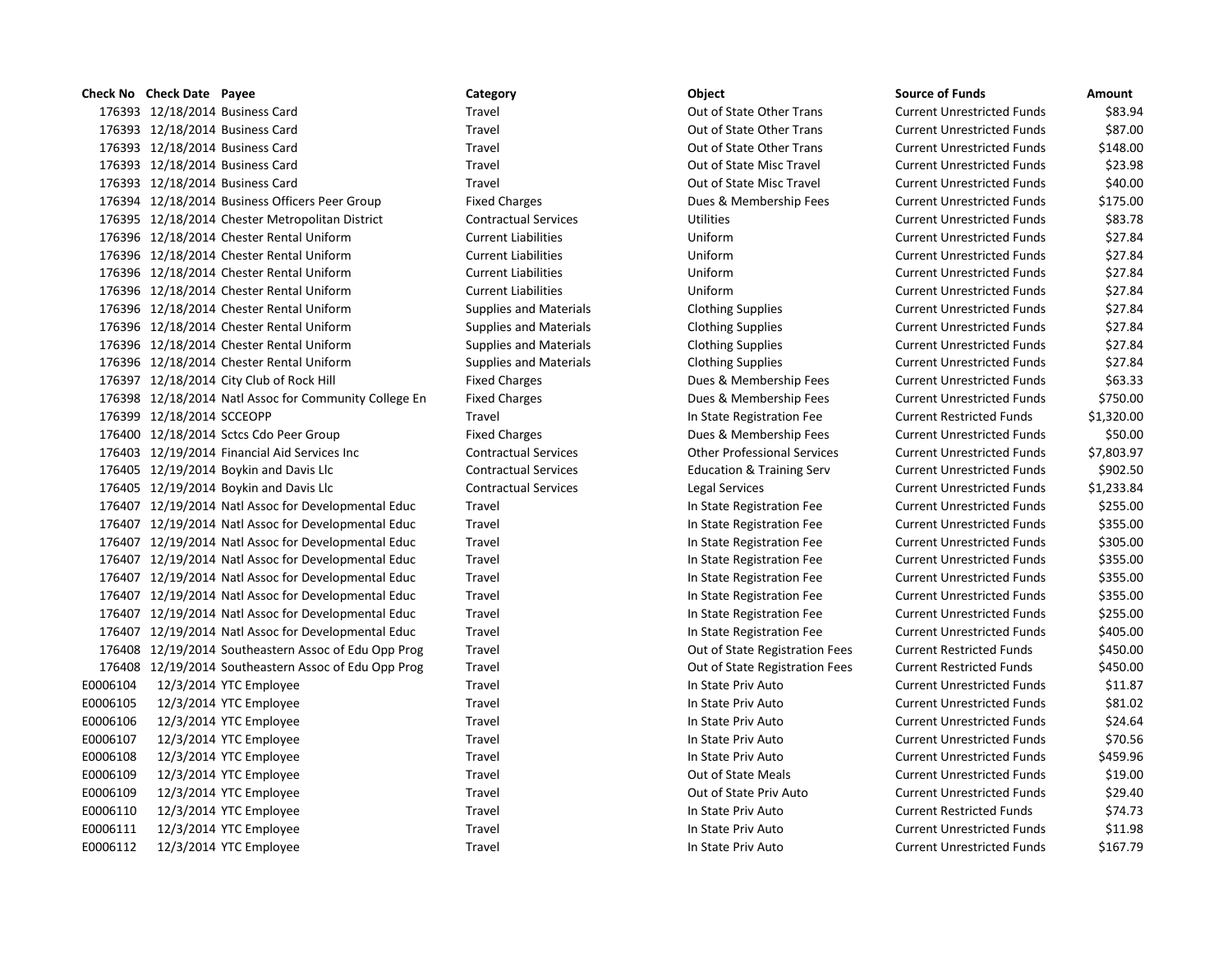|          | <b>Check No Check Date Payee</b> |                                  | Category | Object                    | <b>Source of Funds</b>            | Amount   |
|----------|----------------------------------|----------------------------------|----------|---------------------------|-----------------------------------|----------|
| E0006113 |                                  | 12/3/2014 YTC Employee           | Travel   | Out of State Priv Auto    | <b>Current Unrestricted Funds</b> | \$41.44  |
| E0006114 |                                  | 12/3/2014 YTC Employee           | Travel   | In State Priv Auto        | <b>Current Unrestricted Funds</b> | \$170.17 |
| E0006115 |                                  | 12/3/2014 YTC Employee           | Travel   | In State Priv Auto        | <b>Current Unrestricted Funds</b> | \$33.77  |
| E0006117 |                                  | 12/3/2014 YTC Employee           | Travel   | In State Priv Auto        | <b>Current Unrestricted Funds</b> | \$73.92  |
| E0006118 |                                  | 12/8/2014 YTC Employee           | Travel   | In State Priv Auto        | <b>Current Unrestricted Funds</b> | \$68.54  |
| E0006119 |                                  | 12/8/2014 YTC Employee           | Travel   | In State Priv Auto        | <b>Current Unrestricted Funds</b> | \$30.80  |
| E0006120 |                                  | 12/8/2014 YTC Employee           | Travel   | Non Deductible Meals      | <b>Current Unrestricted Funds</b> | \$12.00  |
| E0006120 |                                  | 12/8/2014 YTC Employee           | Travel   | In State Priv Auto        | <b>Current Unrestricted Funds</b> | \$246.96 |
| E0006121 |                                  | 12/8/2014 YTC Employee           | Travel   | In State Priv Auto        | <b>Current Unrestricted Funds</b> | \$40.88  |
| E0006122 |                                  | 12/9/2014 YTC Employee           | Travel   | In State Priv Auto        | <b>Current Unrestricted Funds</b> | \$271.23 |
| E0006123 |                                  | 12/9/2014 YTC Employee           | Travel   | In State Priv Auto        | <b>Current Unrestricted Funds</b> | \$81.02  |
| E0006124 |                                  | 12/9/2014 YTC Employee           | Travel   | Out of State Priv Auto    | <b>Current Unrestricted Funds</b> | \$41.44  |
| E0006125 |                                  | 12/9/2014 YTC Employee           | Travel   | In State Priv Auto        | <b>Current Unrestricted Funds</b> | \$36.96  |
| E0006126 |                                  | 12/11/2014 YTC Employee          | Travel   | In State Priv Auto        | <b>Current Unrestricted Funds</b> | \$22.40  |
|          |                                  | E0006127 12/11/2014 YTC Employee | Travel   | In State Priv Auto        | <b>Current Unrestricted Funds</b> | \$142.90 |
|          |                                  | E0006127 12/11/2014 YTC Employee | Travel   | Out of State Priv Auto    | <b>Current Unrestricted Funds</b> | \$74.66  |
|          |                                  | E0006128 12/11/2014 YTC Employee | Travel   | In State Priv Auto        | <b>Current Unrestricted Funds</b> | \$24.64  |
| E0006129 |                                  | 12/11/2014 YTC Employee          | Travel   | In State Priv Auto        | <b>Current Unrestricted Funds</b> | \$93.95  |
|          |                                  | E0006130 12/11/2014 YTC Employee | Travel   | In State Priv Auto        | <b>Current Unrestricted Funds</b> | \$7.00   |
|          |                                  | E0006131 12/11/2014 YTC Employee | Travel   | In State Priv Auto        | <b>Current Unrestricted Funds</b> | \$89.60  |
|          |                                  | E0006132 12/11/2014 YTC Employee | Travel   | Out of State Misc Travel  | <b>Current Unrestricted Funds</b> | \$50.00  |
|          |                                  | E0006132 12/11/2014 YTC Employee | Travel   | Out of State Air Trans    | <b>Current Unrestricted Funds</b> | \$50.00  |
|          |                                  | E0006132 12/11/2014 YTC Employee | Travel   | Out of State Priv Auto    | <b>Current Unrestricted Funds</b> | \$29.68  |
|          |                                  | E0006132 12/11/2014 YTC Employee | Travel   | Out of State Meals        | <b>Current Unrestricted Funds</b> | \$73.00  |
|          |                                  | E0006132 12/11/2014 YTC Employee | Travel   | Out of State Lodging      | <b>Current Unrestricted Funds</b> | \$561.60 |
|          |                                  | E0006133 12/12/2014 YTC Employee | Travel   | In State Priv Auto        | <b>Current Unrestricted Funds</b> | \$7.84   |
|          |                                  | E0006134 12/12/2014 YTC Employee | Travel   | In State Priv Auto        | <b>Current Unrestricted Funds</b> | \$169.88 |
|          |                                  | E0006134 12/12/2014 YTC Employee | Travel   | Out of State Priv Auto    | <b>Current Unrestricted Funds</b> | \$105.86 |
|          |                                  | E0006135 12/12/2014 YTC Employee | Travel   | Out of State Priv Auto    | <b>Current Unrestricted Funds</b> | \$119.84 |
|          |                                  | E0006136 12/12/2014 YTC Employee | Travel   | Non Deductible Meals      | <b>Current Unrestricted Funds</b> | \$7.00   |
|          |                                  | E0006137 12/12/2014 YTC Employee | Travel   | In State Priv Auto        | <b>Current Unrestricted Funds</b> | \$253.05 |
|          |                                  | E0006138 12/12/2014 YTC Employee | Travel   | Out of State Priv Auto    | <b>Current Unrestricted Funds</b> | \$29.69  |
|          |                                  | E0006138 12/12/2014 YTC Employee | Travel   | Out of State Air Trans    | <b>Current Unrestricted Funds</b> | \$50.00  |
|          |                                  | E0006138 12/12/2014 YTC Employee | Travel   | Out of State Lodging      | <b>Current Unrestricted Funds</b> | \$776.31 |
|          |                                  | E0006138 12/12/2014 YTC Employee | Travel   | <b>Out of State Meals</b> | <b>Current Unrestricted Funds</b> | \$70.99  |
|          |                                  | E0006138 12/12/2014 YTC Employee | Travel   | Out of State Misc Travel  | <b>Current Unrestricted Funds</b> | \$36.00  |
|          |                                  | E0006139 12/12/2014 YTC Employee | Travel   | In State Priv Auto        | <b>Current Unrestricted Funds</b> | \$23.80  |
| E0006140 |                                  | 12/12/2014 YTC Employee          | Travel   | In State Priv Auto        | <b>Current Unrestricted Funds</b> | \$92.96  |
|          |                                  | E0006141 12/12/2014 YTC Employee | Travel   | In State Priv Auto        | <b>Current Unrestricted Funds</b> | \$68.13  |
|          |                                  | E0006142 12/17/2014 YTC Employee | Travel   | In State Priv Auto        | <b>Current Unrestricted Funds</b> | \$167.79 |
|          |                                  | E0006143 12/17/2014 YTC Employee | Travel   | In State Priv Auto        | <b>Current Unrestricted Funds</b> | \$28.28  |
|          |                                  | E0006144 12/17/2014 YTC Employee | Travel   | In State Priv Auto        | <b>Current Unrestricted Funds</b> | \$489.61 |